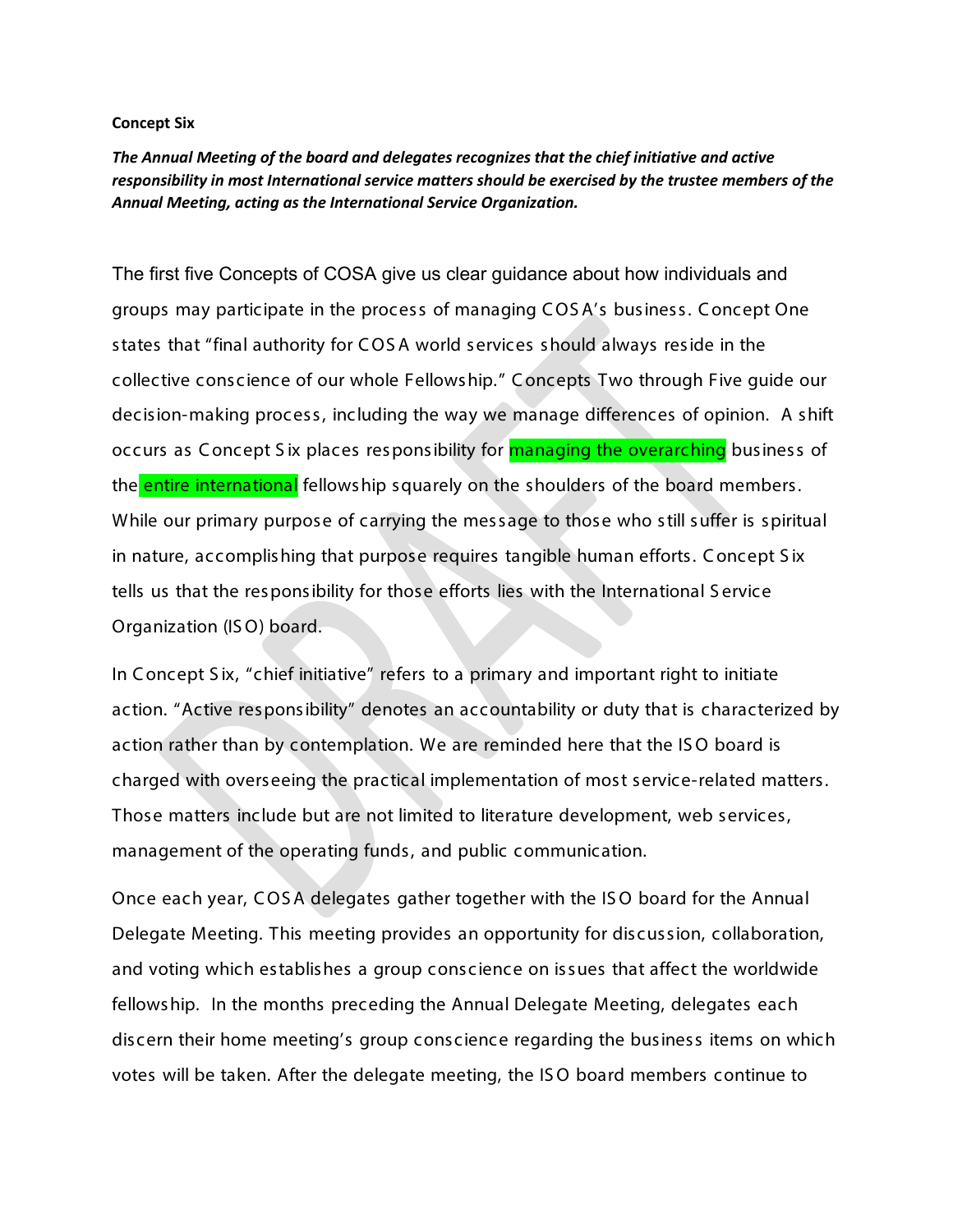meet monthly and communicate frequently, maintaining the momentum required to carry out the plans that were established during the meeting with the delegates. As a smaller group, the board is able to more quickly take action and make swift progress toward the fellowship's goals than a larger group would be.

It is important for us to understand that C oncept S ix does not give the IS O board ultimate authority over the fellowship or its daily business. It simply states that when the time comes for action to be taken regarding matters of worldwide service, the board is responsible for doing so. They are not entirely responsible for making the decisions that determine what that action should be. Once the delegates who represent the whole fellowship have reached consensus with the board on a desired plan of action, they wisely turn over the implementation of that plan to the board. The board members are then accountable to the fellowship for exercising their chief initiative and putting plans into action. In recent times, there has been increased communication during the year between the board and the delegates and their groups due to weekly fellowship emails, video conferencing, and a greater reliance on electronic communication. In this way, feedback can be exchanged during the year when necessary.

The first word of S tep One is "We" because this is a program based on working together, interdependently striving to accomplish our primary purpose through various actions. The services provided through the board's activities are the very components that enable our local groups and meetings to be there when we need them: online meeting facilities, literature, the C OS A website, and more. Our inverted triangle of leadership puts the many individual voices of C OS A members around the world at the top, and the IS O board at the bottom, as our servant leaders charged with accomplishing the plans of the fellowship.

We see Concept Six at work all around us in healthy group dynamics. Some examples are: When the fellowship votes to approve new literature, the publication of that